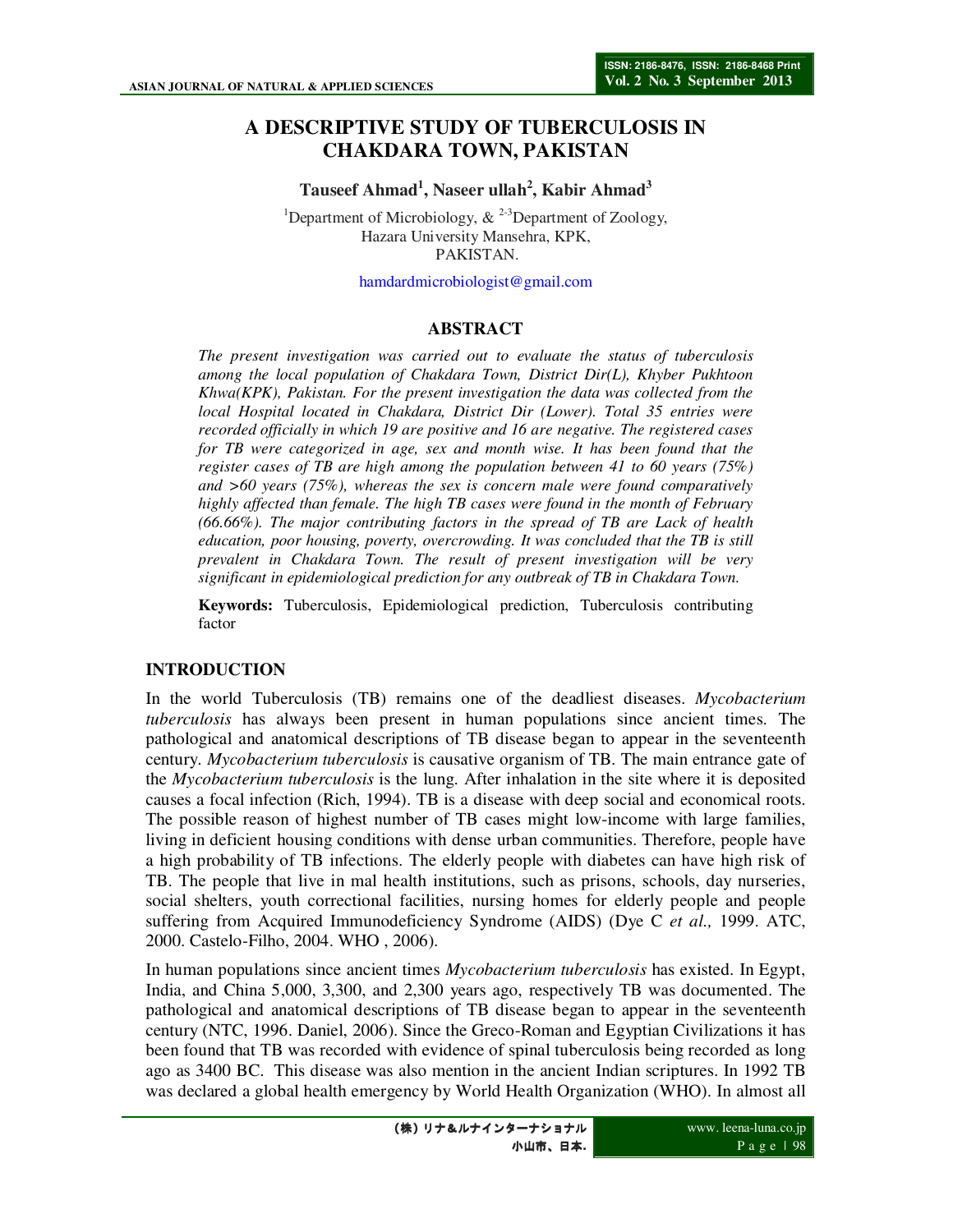countries of the world it was prevalent. Each year more than 8 million new cases of TB has been occur and approximately 3 million persons die from the TB according to the World Health Organization (Duraiswami & Tuli, 1991. WHO, 1989-1998. WHO, 1996).

In the developing countries 95% of TB cases occur to ensure proper treatment because where few resources are available and where the human immunodeficiency virus (HIV) infection might be common. The world's population is infected with *Mycobacterium tuberculosis* between 19 and 43%. One-third of the world's population is currently infected with TB according to the data from the World Health Organization every second one new person is infected (Sudre *et al.,* 1992. WHO, 2001. WHO, 2004. Dye C, 2006). In most European countries from 9% to 76% migrants and foreign-born comprise TB patients. In the developing world TB remains one of the most deadly, and disabling, diseases. In 2000 it was the eighth highest cause of death, and the tenth highest cause of Disability Adjusted Life Years (DALYs) according to the World Health Organization's Global Burden of Disease project. According to WHO estimated that globally 8.8 million people were infected with TB in 2005, 1.6 million people died of TB in 2007.

TB killed 1.45 million peoples in 2010 (Verver & Veen, 2006. Mathers *et al*., 2002.WHO, 2007. WHO, 2011). Pakistan ranked 6th amongst the 22 High Burden Countries (HBCs). 11.5 million Peoples have been infected with TB approximately in Pakistan and every year around 280,000 new cases of TB are being added. To control the disease efforts accelerated for decades, globally it remains the seventh leading cause of death (NTP, 2006. WHO, 2007. WHO, 2004)

### **Epidemiology of TB in Pakistan**

Although TB is considered to be a major cause of ill health, little reliable epidemiological data is available for Pakistan. The annual incidence rate of infectious TB cases is estimated to be between 85-100/100,000 persons. The existing number of infectious individuals is annually approximately 120,000 with many new TB cases. In Pakistan some areas have much higher figures, like Northern Pakistan where the prevalence figure of 554/100,000 cases was observed (Khan, 1995. Alvi *et al.,* 1998). In the developing countries, mostly the younger ages are affected. Female ratio is high to Male which is based on Burden of Disease estimates. The 5% of the total DALYs (disability adjusted life years) is represented by TB. The burden of TB in Pakistan indicated that it is substantially higher than the world average of 3% (World Bank, 1998).

# **OBJECTIVES**

The objective of the present investigation were to aware the people about the causes and consequences of TB. The present study included the prospect of frequency of TB in Chakdara Town. The ratio of the occurrence of TB based on parameter like sex, age and month was also considered. The result of present investigation would be very helpful to determine the important of TB among different age group and future prospect of study to control the TB in Chakdara Town with a suitable targeted achievement.

# **MATERIALS AND METHODS**

### **Study area**

The present investigation was carried out on TB to determine the prevalence rate in Chakdara Town Dir (L). Chakdara lies in the District Dir (L). In the east of Dir (L) is the District of Swat, in the northwest District Chitral, in the south Malakand Agency while in the west lies Afghanistan. According to 2010 census report Dir (L) with an area of 1585 kilometer square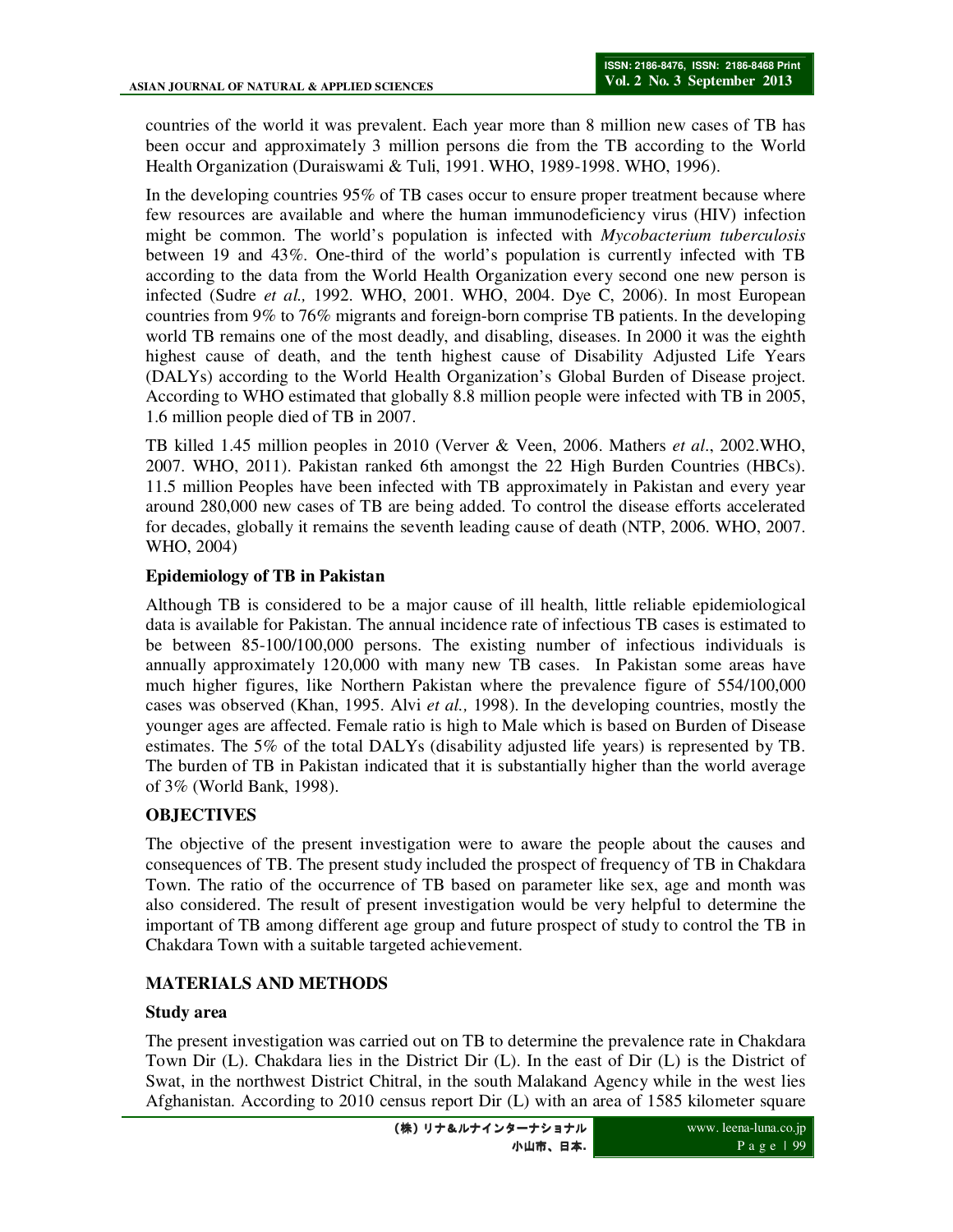has the population of 1,074,401 with a population density of 679.14 people per square kilometer.

#### **Collection of Data**

The data has been collected from the Tehsil Head Quarter Hospital Chakdara located in District Dir (L) during the period of January 2012 to March 2012. For the collection of data a design proferma was include, patients address, date, sex, age, diagnosis and treatment.

#### **Inclusion and exclusion**

All the patients have the symptom coughing, sneezing, chest pain etc. For the confirmation of the TB the sputum microscopy was done.

#### **Data analysis**

The analysis of the data was done sex wise, age wise and month wise.

### **RESULTS**

The study was approved by the ethical authority of respective hospital. In the present study 35 sample populations were analyzed from January 2012 to March 2012.

#### **Gender wise distribution of Tuberculosis**

In the present investigation it has been found that the overall tendency to get TB was higher in male population (of the area included in our study) as compared to female population and the recorded ratio of occurrence was  $58.82\%$  (10/17) and  $50\%$  (09/18) respectively (Table. 1). The comparative study of the ratio of occurrence of TB between male and female clearly indicate that male is more susceptible to TB than female.

| Sex             | Total sample tested | <i>Positive result</i> | Percentage $(\%)$ |
|-----------------|---------------------|------------------------|-------------------|
| Male            | 17                  | 10                     | 58.82             |
| Female          | 18                  | 09                     | 50                |
| Over all result | 35                  | 19                     | 54.28             |

**Table 1: Gender wise distribution of Tuberculosis** 

#### **Age wise occurrence of Tuberculosis**

Occurrence of TB among different age groups was also analyzed. Local population was divided in to four different groups as follows group 1: 0-20 years, group 2: 21-40, group 3: 41-60 and group 4: >60 (Table. 2). Maximum number of TB patient were in age group 3 (41- 60), group 4 (>60) followed by group 2 (21-40), group 1 (0-20) as shown in Table 2.

| Age (Years) | Total sample tested | Positive sample | Percentage $(\%)$ |
|-------------|---------------------|-----------------|-------------------|
| $0 - 20$    | 16                  |                 | 31.25             |
| 21-40       |                     | 5               | 71.42             |
| $41-60$     | 8                   | $\mathfrak b$   | 75                |
| >60         | $\overline{4}$      | 3               | 75                |

**Table 2: Age wise occurrence of Tuberculosis**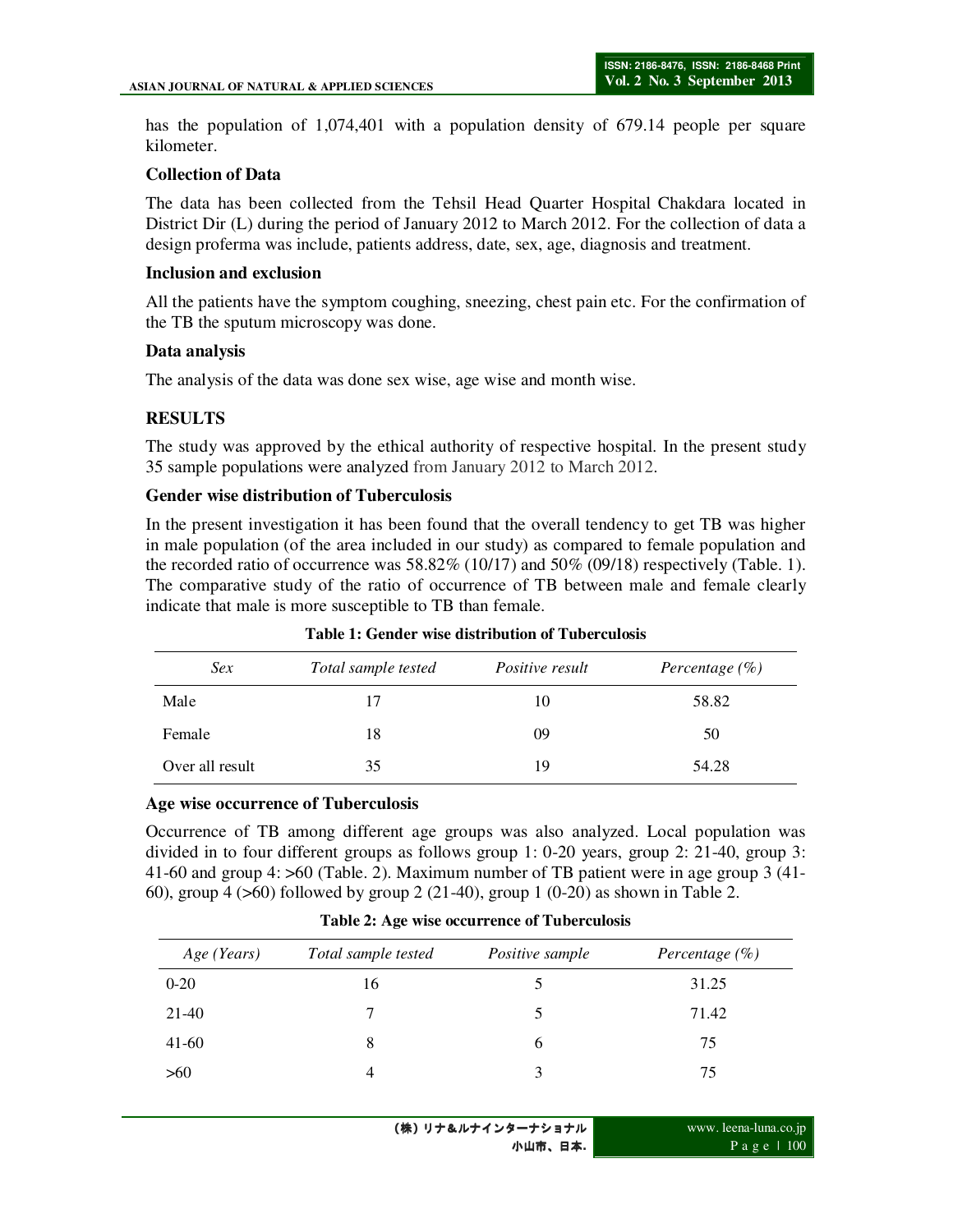| ASIAN JOURNAL OF NATURAL & APPLIED SCIENCES |    |     | ISSN: 2186-8476, ISSN: 2186-8468 Print<br>$Vol. 2$ No. 3 September 2013 |
|---------------------------------------------|----|-----|-------------------------------------------------------------------------|
| Over all result                             | 35 | 10, | 54.28                                                                   |

# **Month-Wise prevalence of Tuberculosis**

In the present study, high prevalence (66.66%) was recorded in February, followed by March (50%) while lowest (46.15%) was recorded in January, 2012 as shown table 3.

| Month           | Total sample tested | Positive | Percentage $(\%)$ |
|-----------------|---------------------|----------|-------------------|
| January         | 13                  | 6        | 46.15             |
| February        | 12                  | 8        | 66.66             |
| March           | 10                  | 5        | 50                |
| Over all result | 35                  | 19       | 54.28             |

|  |  |  | Table 3: Month-wise prevalence of Tuberculosis |
|--|--|--|------------------------------------------------|
|--|--|--|------------------------------------------------|

# **DISCUSSION**

During the last decade TB has re-emerged as a devastating disease with a high morbidity and mortality. Although in the industrial countries the prevalence of TB has obviously decline in the last decade. In the developing countries TB is one of the major causes of morbidity and mortality (Verver & Veen, 2006). In Pakistan, TB was very common. In Pakistan the fourth major cause of all deaths is considered to be TB. Pakistan has ranked at 5th among those nations that account for more than 50% of TB cases worldwide (WHO, 2011).

In this study majority cases were in between 41-60 years and >60 years of age. In the developed countries the TB recurrence is uncommon. The increase of TB in older peoples is due to disinformation of healthcare personnel. The lack of proper diagnostic and therapeutic approaches in nursing homes and/or support houses unavailability of laboratory facilities to diagnose TB, Ignorance, Poverty, Overcrowding, Poor hygiene, War and economic depressions (Perez-Guzman *et al.,* 1999. Zevallos & Justman, 2003).

During January 2012 to March 2012 total 35 TB patients were registered in Chakdara Town. The tendency to get TB was found to be higher in male as compared to female 58.82% of total positive cases were male and 50% were female patients. The findings of our study are in agreement with Cailhol *et al.,* (2005) who reported that the majority of cases of TB occur among males. The present study is also comparable with that of Chadha (2005). In this study different aspect like socioeconomic status, lifestyles of the TB patients were not considered. It was concluded that the possible reason for highest ratio of males may be due to the poverty, poorer nutritional status, no early medical care, lack of proper treatment protocol because the patient of TB left their treatment before the completion (Wilkinson *et al.,* 2000).

Age is an important aspect of the epidemiology of TB. The age wise distribution shows that the higher number of TB patients were found in age group 41-60, >60 years while the lowest number of TB patients were found in age group 0-20 years. Any age of group can affect with TB but is more common in older. From our finding it is clear that the TB affect the significant and productive age group in Chakdara Town which is similar to others (Shafqat and Jamail, 2012). According to Shafqat and Jamail, 84% patients belong to age group 15-64 years. According to Khan *et al.,* (2007) 84.4% TB patients belong to age group 16-60 years which is also comparable to our study. In our study, the month wise distribution of TB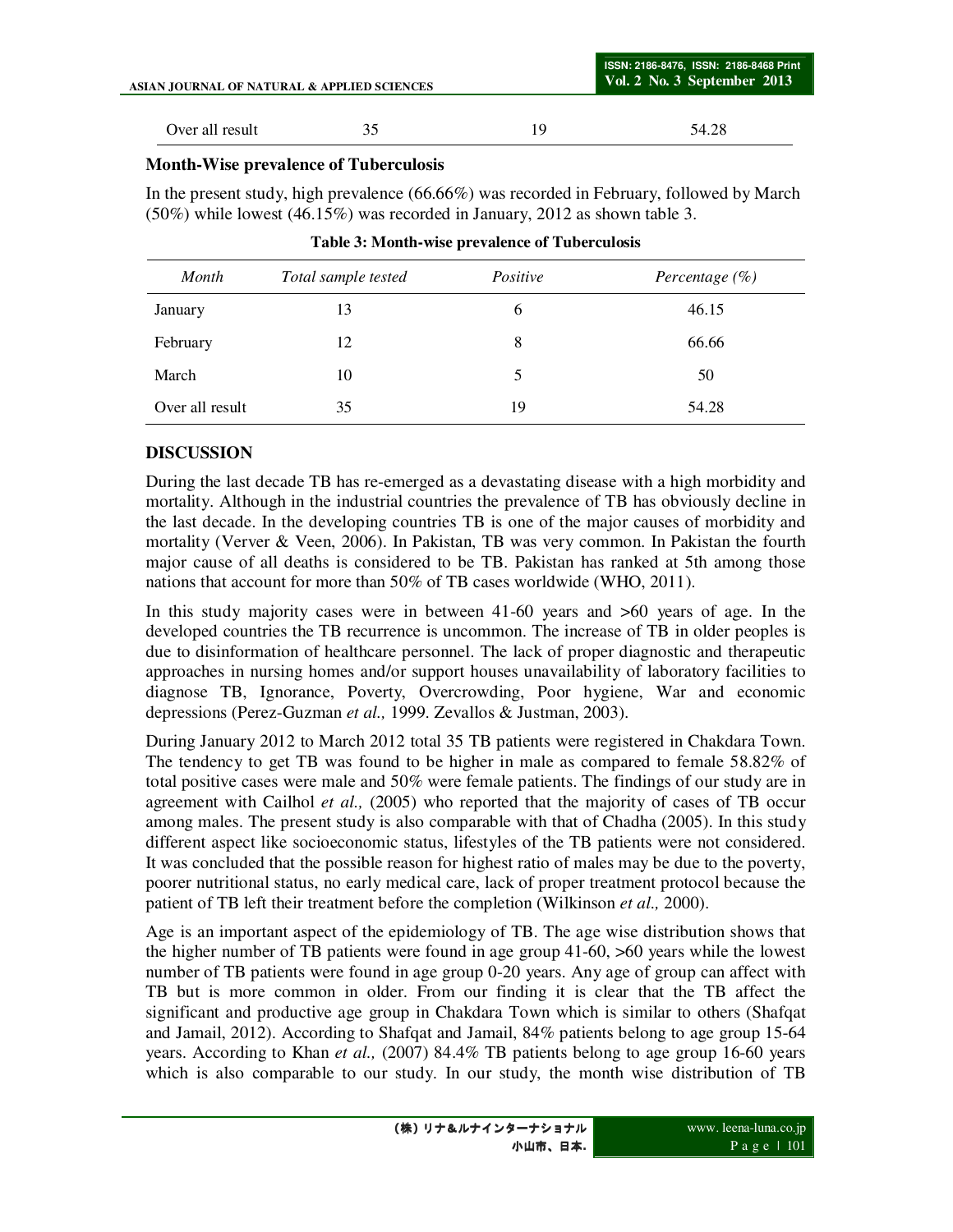patients showed that the maximum numbers of cases were found to be in the February while the lowest cases were found in January.

## **CONCLUSION**

It has been observed that TB has severely affected the older and economically productive age group in Chakdara Town. Poverty, lack of proper health facility and lack of knowledge regarding the treatment and precautionary measures of disease might be putting a large number of people on risk who are living with TB patients. The disease control efforts should be targeted to the areas where the rate of TB patients is higher and ideal socio-economic conditions exist for TB to grow rapidly. In this study it was found that TB is the most common prevailing disease in the rural communities in Chakdara Town and high incidence was recorded in male as compare to female.

## **REFRENCES**

- [1] Alvi, A., Hussain, S. & Shalt, W.(1998). Prevalence of pulmonary tuberculosis on the roof of the world. *Int I Tubercle Lung Dis*; 2 : 909-13.
- [2] American Thoracic Society. (2000). Diagnostic standards and classification of tuberculosis in adults and children. *Am J Respir Dis Crit Care Med*; 161: 1371-95.
- [3] Cailhol, J., Decludt, B. & Che, D. (2005). Socio-demographic factors that contribute to the development of extra pulmonary tuberculosis were identified. *J. dm. Epidemiol;*  58: 1066-1071.
- [4] Castelo-Filho, A., Kritski, A. L. & Barreto, A. W., et al. (2004). II Consenso Brasileiro de Tuberculose: Diretrizes Brasileiras para Tuberculose. *J Bras Pneumol 2004*; 30 (Suppl 1): S57- S86.
- [5] Chadha, V. K. (2005). Tuberculosis epidemiology in India: a review. *Int. J. Tuberc. Lung Dis;* 9:1072-1082.
- [6] DALYs reflect the period of healthy life lost to illness, as measured by time incapacitated multiplied by the severity of incapacity, including premature mortality. Deaths from Mathers et al. (2002) table 13, p 35; DALYs from Mathers et al (2002) table 18, p39.
- [7] Daniel, T. M. (2006). The history of tuberculosis. *Respir Med;* 100: 1862-70.
- [8] Duraiswami, P. K. & Tuli, S. M. (1991). Five thousand years of orthopaedics in India. *Clin Orthop;* 75: 269-280.
- [9] Dye, C. (2006). Global epidemiology of tuberculosis. *Lancet;* 367: 938.
- [10] Dye, C., Dolin, P., Pathania, V., Raviglione, M. C. & Scheele, S. (1999). Consensus statement. Global burden of tuberculosis: estimated incidence, prevalence, and mortality by country. WHO Global Surveillance and Monitoring Project. *JAMA;* 282: 677-86.
- [11] Khan, K. S. (1995). Setting health care priorities in Pakistan, *J. Pak. Med. Assoc;* 45: 222-27.
- [12] Khan, M. A., Nazir, S., Tahir, A, H., Khan, I., Abbas, A. & Younus, M. (2007). Study on human tuberculosis with refrence to socio-demographic factors. *Punjab Univ. J. Zool;* Vol. 22 (1-2), pp. 57-61.